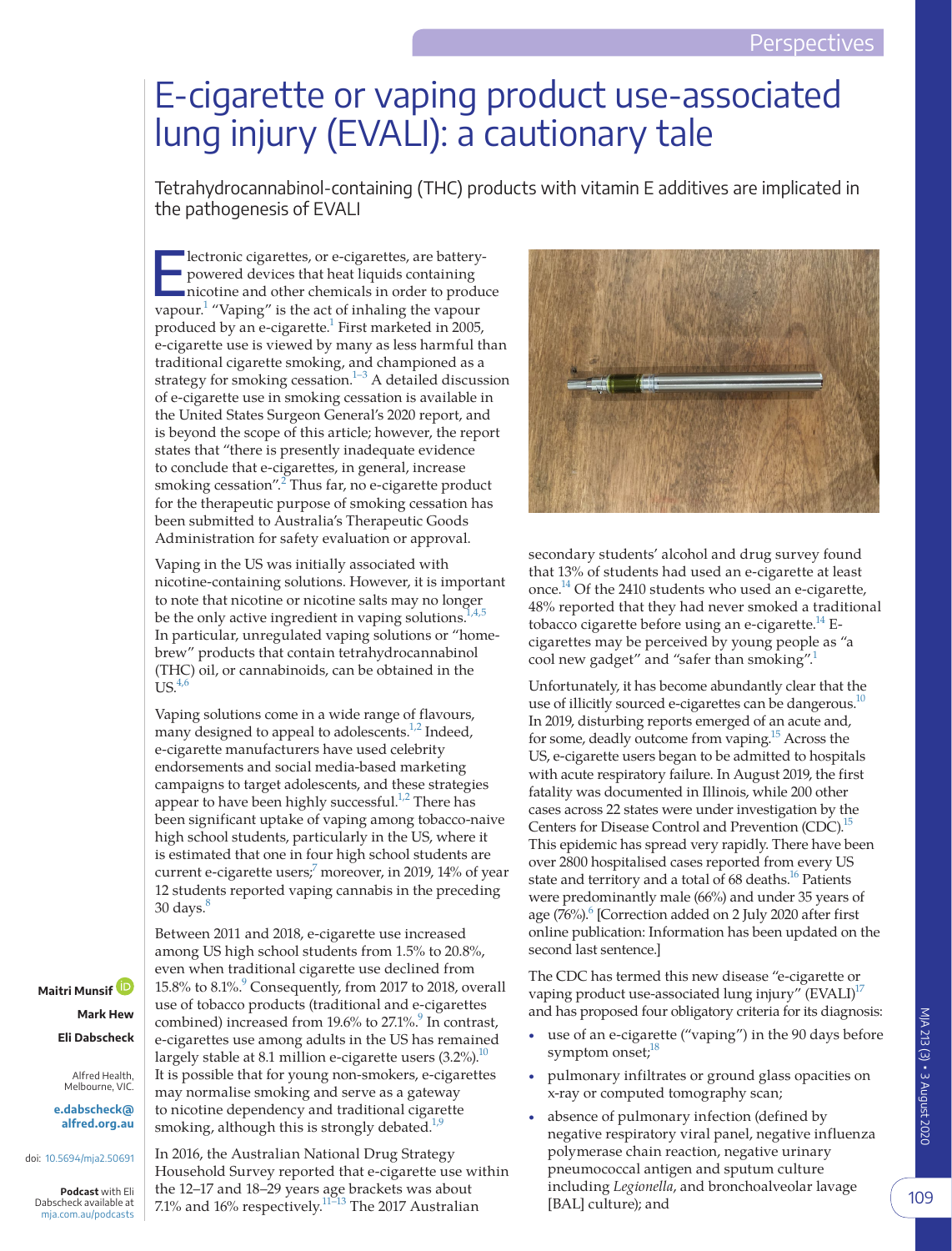• no evidence of an alternative plausible diagnosis such as a cardiac disease or a neoplastic process.<sup>17,18</sup>

Patients with EVALI typically present with both respiratory (dyspnoea, cough, fever) and gastrointestinal (nausea, vomiting, diarrhoea, abdominal pain) symptoms.<sup>15,19</sup> Usually, there is no prior history of respiratory disease. Diagnosis may be challenging, as EVALI can mimic infective pneumonia and gastrointestinal symptoms may sometimes precede respiratory symptoms.<sup>15</sup> Respiratory failure may be severe enough to require invasive ventilation and intensive care support. $^{15}$ 

Imaging findings include ground glass opacities on chest imaging, $^{20}$  $^{20}$  $^{20}$  suggesting diffuse lung injury with bronchiolitis obliterans and cryptogenic organising pneumonia.<sup>19</sup> Pathologically, limited lung biopsies have shown acute lung injury, acute fibrinous pneumonitis and diffuse alveolar damage.<sup>[21](#page-2-16)</sup> "Foamy" or lipid-laden macrophages are often seen, suggestive of lipoid pneumonia.<sup>15</sup>

## **Aetiology and pathophysiology of EVALI: reasons for its recent emergence**

Careful epidemiological investigation has revealed two key findings explaining the recent emergence of EVALI after more than a decade of e-cigarette use. Firstly, 80% of hospitalised patients with EVALI have admitted to using THC vaping products.<sup>6</sup> Eighty-four per cent of the reported THC products were acquired via informal channels and were probably manufactured outside of regulated facilities.<sup>15</sup> The CDC identified "Dank Vapes" — a group of largely counterfeit THCcontaining products — as the most commonly reported THC brand across the US and used by 56% of patients with EVALI admitted to hospital.<sup>[6](#page-2-11)</sup> In contrast, only 13% of hospitalised patients with EVALI reported exclusive use of nicotine-containing products; however, traces of THC were found in BAL samples.<sup>[6,19](#page-2-11)</sup> There may be unreliable self-reporting and it is possible that the nicotine e-cigarettes may have been contaminated by black-market THC additives. Most patients reported using combination products containing either THC, cannabidiol or nicotine.<sup>[6](#page-2-11)</sup>

Secondly, there is mounting evidence that a specific additive to vaping solutions — vitamin E acetate played a major role in the 2019 EVALI outbreak. $^{19,20}$ It is hypothesised that vaping the vitamin E acetate oil causes direct lung injury and lipoid pneumonia.<sup>[21](#page-2-16)</sup> Supporting this, BAL fluid from 51 patients from 16 states diagnosed with EVALI yielded vitamin E acetate in 94% (48/51) of the BAL samples.<sup>19</sup> In an analysis of the THC-containing e-cigarette products used by 12 patients, vitamin E acetate was found in products from 11 patients.<sup>19</sup> It is likely that this substance was added as a diluent or filler, and this practice appears to be a very recent development.<sup>19</sup> The same chemical analysis performed on THC e-cigarette products seized in 2018 did not find vitamin E acetate.<sup>19</sup>

Current evidence shows that THC-containing products with vitamin E acetate additives are implicated in the

pathogenesis of EVALI. $^{21}$  $^{21}$  $^{21}$  Given the outbreak has only manifested in the past 18 months, it is likely that the addition of these substances into e-cigarette solutions is a very recent occurrence.

The CDC outlines three broad tenets for treating suspected EVALI:

- cover possible infective agents with empiric broad-spectrum antibiotics;
- administer systemic steroids (optimal dose unknown); and
- provide best supportive care with oxygen therapy and close monitoring[.15,17,20](#page-2-9)

In mild to moderate cases, the decision to start steroids can be delayed until culture results exclude or identify potential infectious pathogens.<sup>17</sup> In severe cases, systemic corticosteroids should be given early due to the potential life-threatening nature of EVALI. $^{20}$  $^{20}$  $^{20}$ There have been reports of progressive ventilatory failure despite administration of high dose steroids (methylprednisolone 1 mg/kg), with patients requiring extracorporeal membrane oxygenation.<sup>[20](#page-2-14)</sup>

So far, there are no confirmed reports of EVALI in Australia. Unlike in the US, nicotine-containing liquids are illegal in Australia and can only be obtained on medical prescription for personal use.<sup>11</sup> The sale of e-cigarettes to people aged under 18 years is also illegal.<sup>11</sup> In practice, however, a 2015 survey of Australian e-cigarette use found that 90% of users purchased e-cigarettes and liquids from unregulated online stores[.11](#page-2-7) Even legal nicotine-free liquids sold in Australia have been found to contain traces of nicotine and other toxic substances, with no regulation of products.<sup>[22](#page-2-17)</sup> Most Australian e-cigarette users are therefore vulnerable to the possibility of potentially dangerous substances being added to solutions, as has occurred in the US.

## **Conclusion**

Vaping THC oil contaminated with vitamin E acetate is linked with severe lung injury and death. With more than 2800 cases of EVALI reported and 68 deaths, e-cigarettes are definitely not risk-free. Australian clinicians should maintain vigilance and ask every patient about e-cigarette use. Adults using nicotinecontaining e-cigarettes as an alternative to cigarette smoking should not revert to tobacco smoking. $^{2}$  $^{2}$  $^{2}$  A reasonable and precautionary strategy is to advise patients that little is known about the long term effects of e-cigarettes, and also to inform users that severe lung disease and death have occurred mainly with unregulated solutions. We recommend further research and ongoing field monitoring of e-cigarette usage patterns in Australia.

**Competing interests:** No relevant disclosures.

**Provenance:** Not commissioned; externally peer reviewed. ■

© 2020 AMPCo Pty Ltd

References are available online.